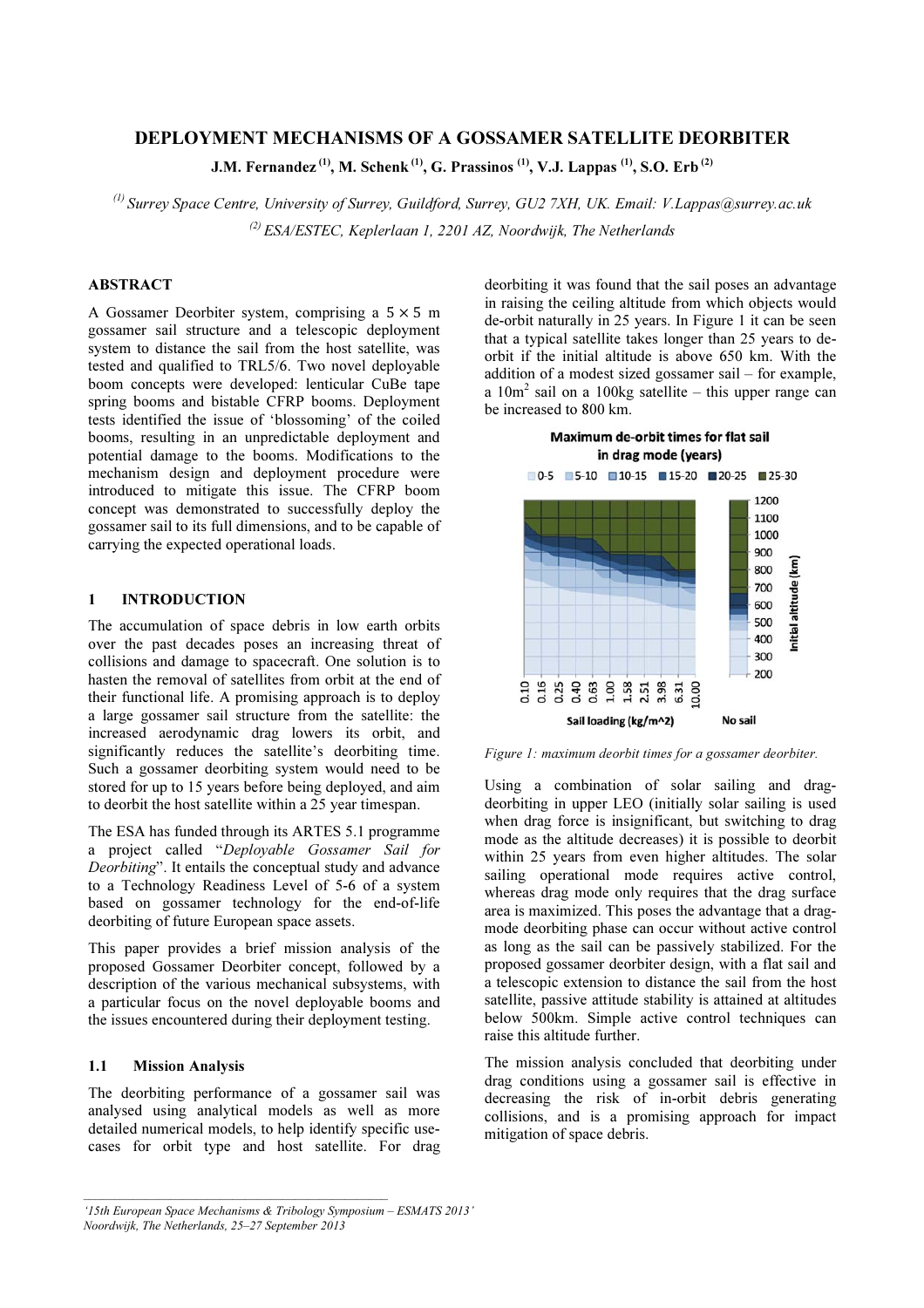#### 2 GOSSAMER DEORBITER DESIGN

The Gossamer Deorbiter consists of a  $5 \times 5m$  square sail, with four 3.6m long diagonal booms for deployment and support. Prior to sail deployment, the entire system is displaced 0.6m from the host satellite by means of a telescopic enclosure system. This is done to clear any appendages, as well as provide an offset between the centre-of-mass of the host satellite and centre-of-pressure of the sail for passive attitude stabilisation at low altitudes.

The Gossamer Deorbiter has been designed as a scalable bolt-on system that could be attached to an external facet of a host asset or recessed into its structure. The electrical interface is through a standard DB9 plug mounted on the bottom area of the deorbiter and the mechanical interface is through twelve M4 screws on its bottom plate.

## 2.1 Telescopic Deployment System

A three-stage telescopic deployment system (TDS) was designed to position the sail structure 0.6m away from the host satellite; see Figure 2. The outer telescopic box serves as an enclosure for the complete system and the inner box houses the stored sail and boom deployment mechanism. A z-folded ribbon cable provides the flexible electrical connection between the boom deployment mechanism and the fixed electronics board at the bottom of the TDS. The lid holding down the telescopic boxes is held in place and released using a low power COTS pin-puller. Spring-loaded hinges lock the lid at a fixed angle so that the lid does not ricochet and damage the TDS or sail after deployment. The deployment is actuated by the energy stored in three compression springs. The long slender springs are prevented from buckling when fully compressed by means of specially designed end stabilizers. Custommade PEEK rails are used on each box to ensure a low friction mate between every telescopic stage. The telescopic boxes lock in place by means of springloaded ball-pins. The last stage has a set of redundant hard stoppers that prevent the sail deployment system from getting jettisoned.

## 2.2 Sail Deployment System

The  $5 \times 5m$  7.5 µm thick aluminised Kapton sail consists of four separate quadrants, which are individually Z-folded in one direction before being cowrapped around a single central hub. In its fully deployed configuration the sail is suspended from the tips of four 3.6m long deployable booms. As they are deployed to their full length, the booms unfurl and tension the wrapped sail. During launch the wrapped sail membrane is restrained using a set of Dyneema strings which are cut using a NiChrome burn wire before deployment.



*Figure 2: (a) the telescopic deployment system consists of three telescopic boxes, with the sail deployment system stored in the inner box; (b) the deployment is actuated using three compression springs, and PEEK rails provide low-friction linear guidance between the telescopic boxes.* 



*Figure 3: the wrapped sail sits on top of the boom deployment mechanism; the restraining Dyneema strings are cut using a burn wire before deployment, and the sail is unfurled by the extending booms.* 

The footprint of the sail deployment mechanism was designed to conform to CubeSat specifications, to enable a low-cost flight demonstration mission of the sail deployment concept. This design decision limits the dimensions of the sail deployment system to a crosssectional area of  $100 \times 100$  mm and a height of less than 200 mm (2U CubeSat), imposing challenging demands on the dimensions of the mechanism.

## 2.3 Deployable Booms

The deployable booms that support the gossamer sail are critical to the success of the gossamer de-orbiting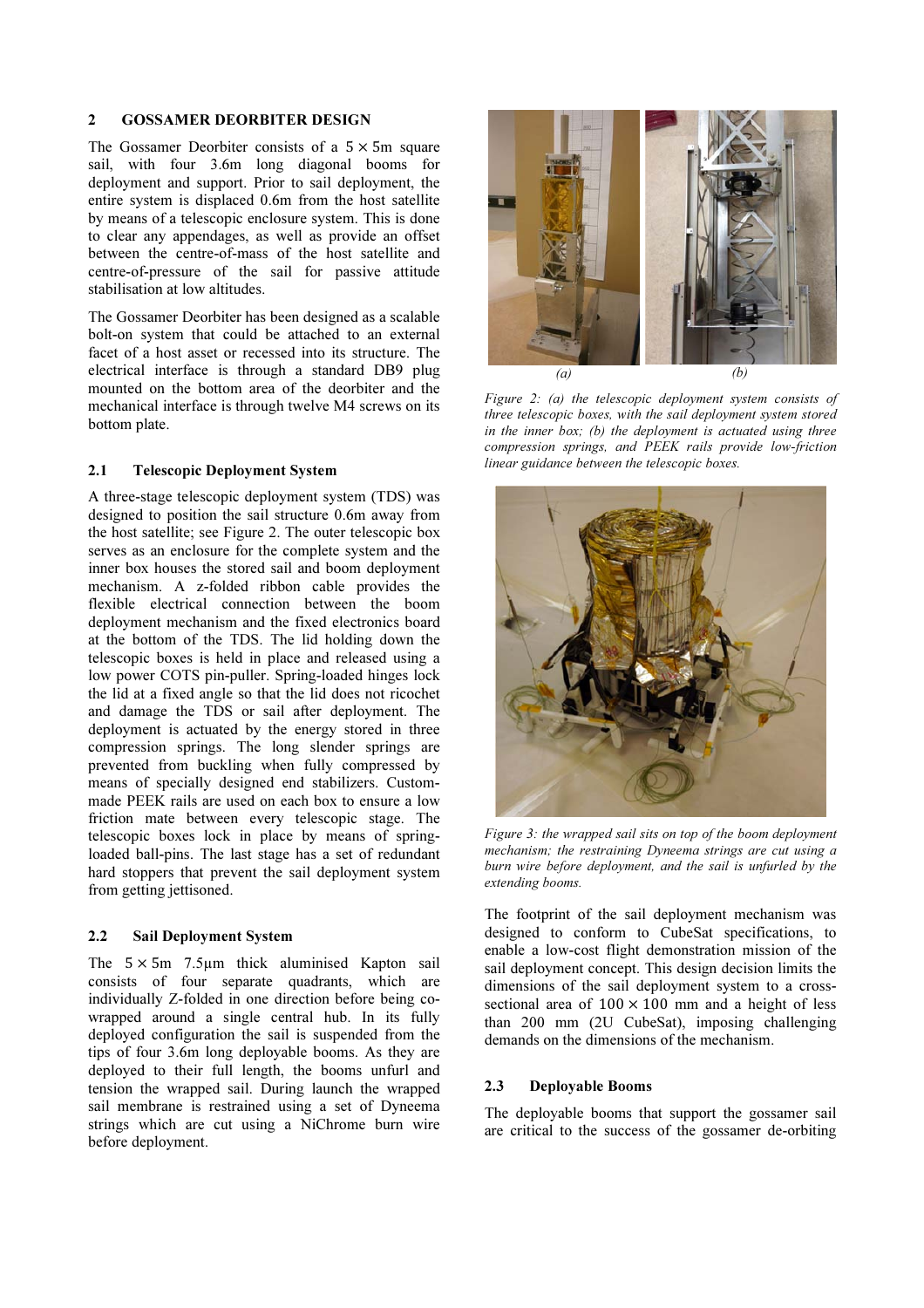system. The booms must be capable of highly compact stowage, while being able to carry the expected operational loads (sail deployment, sail tensioning and aerodynamic drag) despite their extreme slenderness, and thus propensity for buckling. In order to meet these demanding and conflicting requirements, two novel boom concepts were developed. In both cases the four booms are co-coiled around a central hub for stowage, and deployment is controlled by rotating this hub using a motor drive.

#### 2.3.1 CuBe Booms

The first boom concept consists of two Copper-Beryllium (CuBe) tape springs, facing each other to form a lenticular cross-section. The two tape springs are then encased by a Kapton sheath to form a closed crosssection with an improved torsional stiffness and buckling load. As the booms are coiled for storage, the two tape springs will slide with respect to each other inside the Kapton sheath, thereby reducing the amount of shear stress and strain energy stored in the stowed configuration.



*Figure 4: two CuBe tape springs face each other to form a lenticular cross-section; a Kapton sheath provides improved torsional stiffness, while enabling the tape springs to slide with respect to each other as the booms are coiled.* 

The CuBe tape springs are manufactured from 25mm wide and 0.1mm thick CuBe strips, and are given a nominal radius of curvature of 16mm. The natural coiling diameter will be thus be 32mm [5] and the central spindle was dimensioned accordingly. The Kapton sheath was manufactured by spiral-wrapping a narrow strip of 12.5µm Kapton film into a cylinder; it was then flattened before inserting the two tape springs. The CuBe booms have a mass per unit length of 45g/m (each of the 3.6m long booms weighs 162g). In their fully stowed configuration, the four-coiled booms have a total diameter of 87mm and height of 25.5mm.

Analytical or finite element analysis to determine the stiffness or buckling load of the CuBe booms was considered intractable due to the complex interaction between the tape springs and the Kapton sleeve. A series of small-scale and full-scale experiments were therefore done to characterise the booms.

#### 2.3.2 CFRP Booms

The second boom concept is an open-section Carbon Fibre Reinforced Polymer (CFRP) bistable boom. The distinguishing feature of these booms is that they are stable in both their deployed and coiled state, and thus no longer need to be restrained during stowage. The mechanics of these booms is now well understood [2-4]. The bistability is a result of manipulating the Poisson's ratio and material anisotropy of the various layers in the material, by varying the ply angles of the composite laminate lay-up.

The CFRP booms manufactured for this project consist of a symmetric laminate lay-up  $[\pm \delta/0/\pm \delta]$  with a single uni-directional 0° ply sandwiched by two surface braid plies (with fibre angle  $\delta$  with respect to the longitudinal boom axis). A key innovation is that the braid angle is varied linearly from root to tip, respectively  $\pm 50^{\circ}$  and  $\pm 35^{\circ}$ . As a result the natural coiling radius will vary linearly along the boom length, and the boom will thus coil into an Archimedean spiral [1]. This ensures that the four co-coiled booms will be in their lowest energy state possible and in a stable configuration, and no edge buckling will take place. Creep effects during long term storage are also reduced with this approach. During deployment the transition zone between the coiled and deployed configuration will propagate along the length of the boom, driving the deployment.



*Figure 5: The CFRP booms have a variable ply angle along the boom length; the coiling radius will vary correspondingly.* 

The manufactured CFRP booms have a nominal thickness of 0.24 mm, while the cross-section has a radius of curvature of 16mm and subtends an angle of approximately 160°. The stored height of the booms is therefore 45mm, and the four co-coiled booms have an outer diameter of 85mm. The mass per unit length of this boom concept is 15g/m, with each of the four 3.6 m booms therefore weighing 65 grams.

Due to the open cross-section of the CFRP booms its shear centre will not coincide with the centroid, and the buckling behaviour will therefore be a complex interaction of torsional and flexural buckling. Modelling the CFRP booms is challenging, as analytical models generally assume isotropic material behaviour, and finite element analysis was complicated by the variable ply angle along the boom length, as well as finding an accurate representation of the mechanics of the CFRP braids in the composite lay-up. A series of experiments therefore provided the structural characterisation of the booms.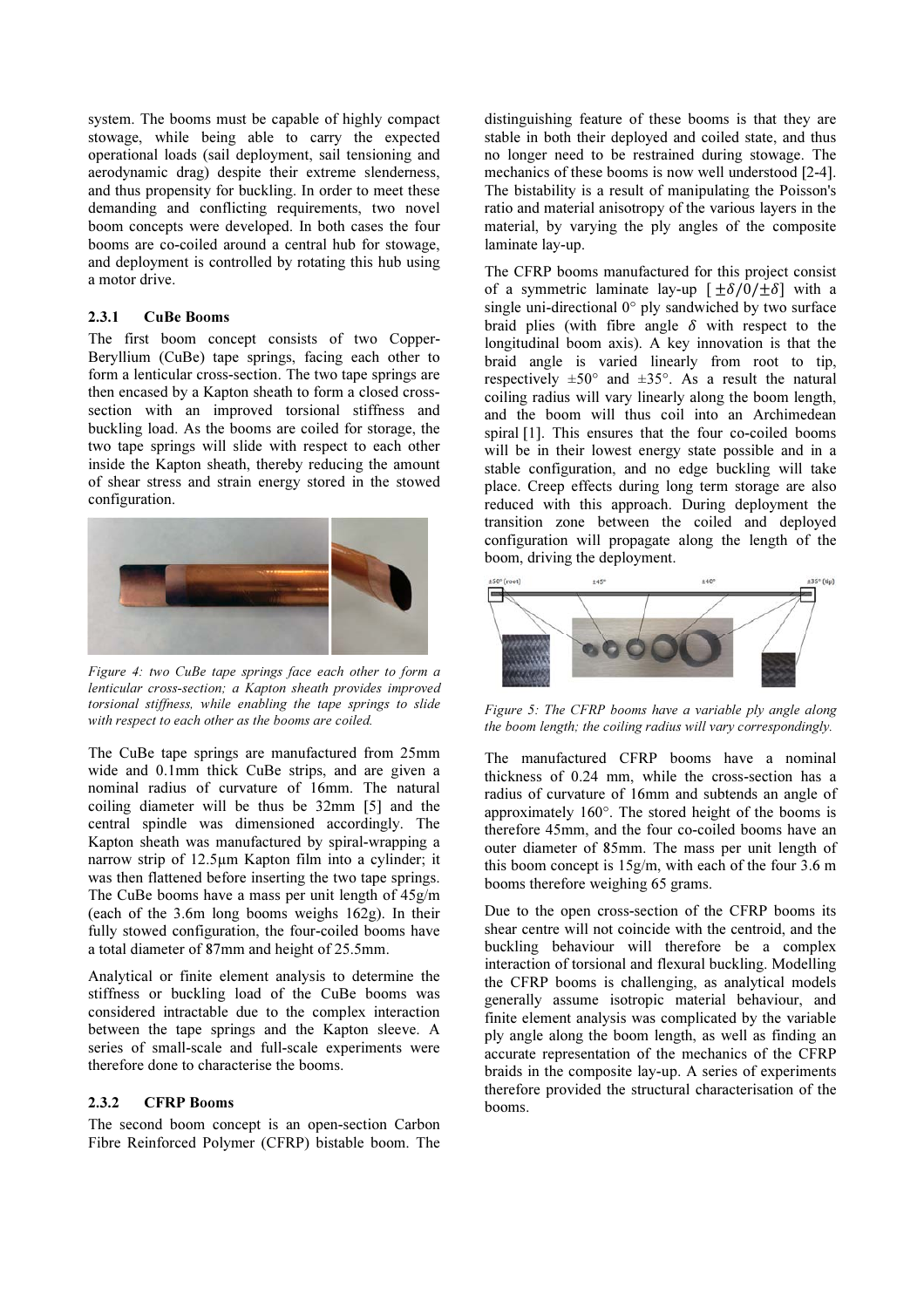#### 2.4 Boom Deployment Mechanism

For both boom concepts the four booms are co-coiled around a central hub for storage, and are guided through two exit rollers during deployment. The deployment is controlled by means of a brushless DC motor placed inside the sail spindle, which effectively *pushes* the booms out from the deployer. A locking pin is passed through the shaft connecting the motor to the boom spindle, and is released using a COTS pin-puller positioned on top of the boom deployment mechanism. The pin-puller force is redirected to the motor adaptor shaft by means of a lever arm mechanism.



*(b)* 

*Figure 6: (a) the boom spindle and motor are locked by passing a pin through the connecting shaft; (b) the locking pin is released through a pin-puller and a lever-arm mechanism.* 

#### 2.4.1 CuBe Booms

In the coiled configuration a great deal of strain energy is stored in the CuBe booms, and the coil must be constrained during stowage and deployment to prevent premature deployment. The deployment dynamics of coiled tape springs was described by Seffen [5]. It was observed that for equal-sense coiling (the centre of curvature for both the stowed and coiled configuration lies on the same side of the cross-section) the tape spring must transition through a twisted configuration during deployment, and there is thus a small out-ofplane component to the boom deployment mechanics. For the lenticular booms one of the tape springs will be coiled in equal sense, and the coiled booms must therefore also be constrained in out-of-plane direction, as well as radially.

For the CuBe booms a set of spring-loaded rollers constrains the coiled booms radially, while out-of-plane displacement is eliminated by sandwiching the coil between two PTFE plates. The initial design of the boom deployment mechanism consisted of 4 springloaded rollers; the PTFE rollers are free to rotate around the aluminium shafts connected to the springs. After initial full-scale boom deployment tests a further four support points were added along the coil circumference, as will be discussed in Section 3.2. The final CuBe boom deployment mechanism is shown in Figure 7. The additional space required to accommodate the springs for the constraining rollers result in an overall height of 60mm for the deployment mechanism.



*Figure 7: the CuBe boom deployment mechanism with Perspex plates to reveal the internal components. Four primary spring-loaded rollers constrain the coil during deployment, while four secondary rollers provide additional support points along the coil circumference.* 

#### 2.4.2 CFRP Booms

The root attachment for the CFRP booms is shown in Figure 8. The corner edges are trimmed so that the four booms do not interfere with each other when co-coiled around the spindle.



*Figure 8: CFRP boom attachment: (a) root of the booms, and (b) co-attachment to the spindle. Note how the shape of the spindle allows some curvature at the root of the booms in order to increase the bending stiffness.*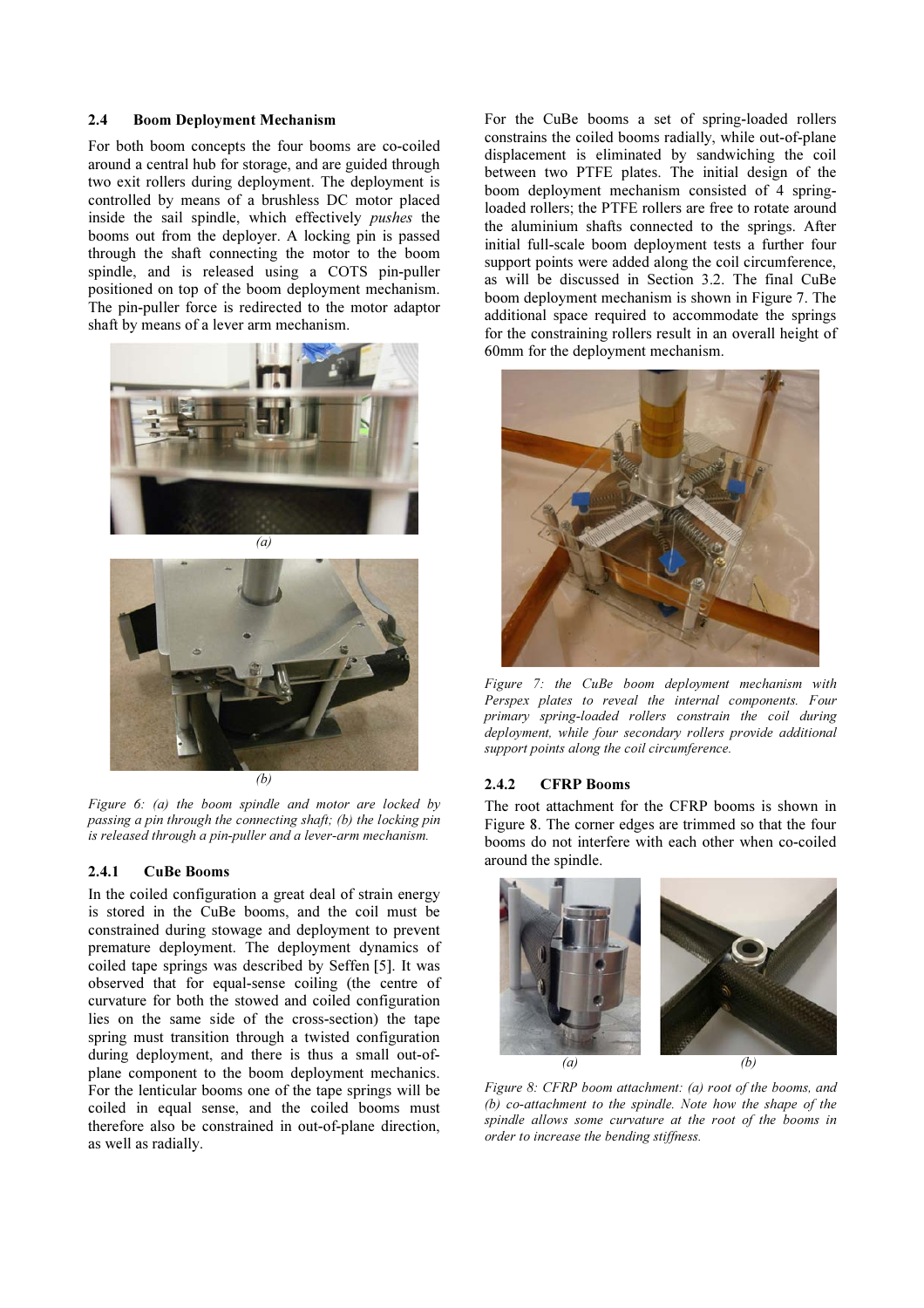By virtue of the bistability of the CFRP booms no constraining force is required during stowage, and selfdeployment is prevented by the resistance in the motor drive. However, initial full-scale boom deployment tests showed that the coil would *blossom* during deployment, and radial constraining forces were necessary to maintain a compact coil; see discussion in Section 3.2. For the CFRP sail deployment mechanism this was implemented by means of spring-loaded rocker arms, as shown in Figure 9. The design of the rocker arm ensures that the roller always makes contact with the coiled section of the bistable CFRP boom throughout deployment. The spring loading is achieved by means of a set of torsion springs. While the coiled height of 45 mm for the CFRP booms is greater than for the CuBe boom deployment mechanism, no additional height is needed to accommodate the rocker arm mechanism, resulting in an overall height of just 55mm.



*Figure 9: the CFRP boom deployment mechanism with spring-loaded rocker arms providing a constraining force on the coiled booms throughout the deployment.* 

## 3 TESTING & QUALIFICATION

The Gossamer Deorbiter was subjected to an extensive test and qualification process. In addition to the functional deployment tests reported here, the entire system successfully passed a range of environmental tests, including vibration testing to represent launch loads, and thermal cycling at high vacuum followed by ambient deployment of the various subsystems.

## 3.1 Telescopic Deployment

The telescopic deployment system was repeatedly and successfully deployed, as shown in Figure 10. An unexpected issue encountered during the testing of the telescopic deployment system was the effect of the packaging efficiency of the sail membrane. The compactness of the wrapped sail affects the friction between the sail and the inner telescopic box, which determines the deployment velocity of the sail deployment system. In the current design this issue is resolved by using relatively stiff deployment springs (0.5N/mm) that provide a total force of approximately 95N. A next design iteration will aim to reduce the spring stiffness to minimize the final deployment shock loads, by improving the packaging efficiency of the sail.





*Figure 10: successful horizontal deployment of the telescopic deployment system with CFRP sail deployment system.* 

## 3.2 Boom Deployment

A series of preliminary tests had demonstrated the successful functional deployment of the boom deployment mechanisms for short booms (for a  $1 \times 1m$ sail), under high vacuum  $\left($  <10<sup>-6</sup> Torr) and extreme temperature (-30 $\degree$ C to 70 $\degree$ C) conditions. Minor design changes were introduced, such as manufacturing the spindle bushings of bearing-grade PEEK to facilitate the deployment at extreme temperatures, but the mechanism designs remained essentially unchanged and were taken forward to the full-scale testing.

However, initial full-scale boom deployment trials revealed a critical issue with the boom deployment mechanisms. During deployment the coils did not rotate rigidly with the boom spindle, but instead the spiralling layers would slide with respect to each other, causing the coil to *blossom*; see Figure 11. The blossoming behaviour is particular to 'pusher' boom deployment systems where the central hub is actuated to push the booms out from the deployer.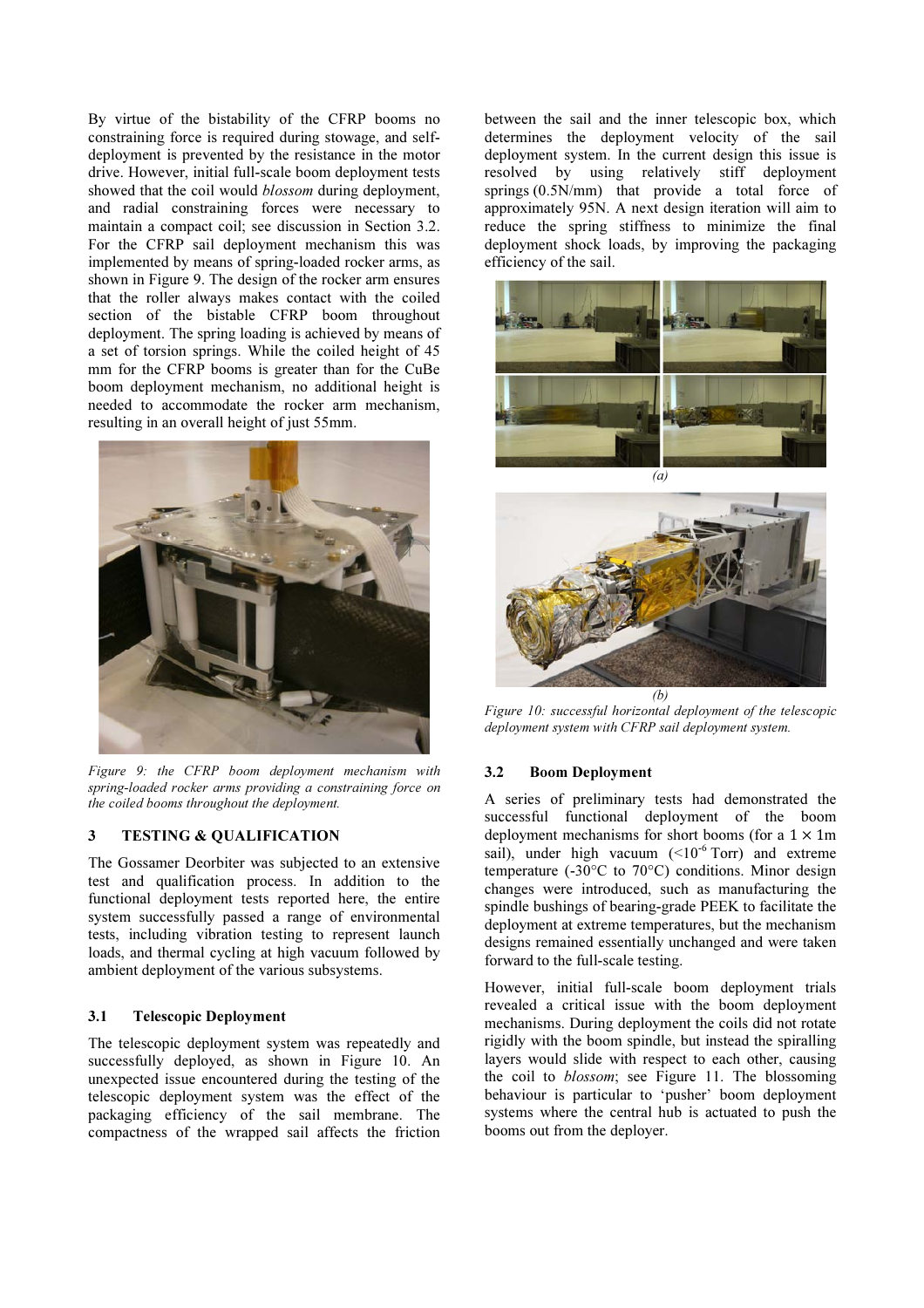

*Figure 11: as the boom deploys, (b) the sail deployment forces cause the spiralling booms to separate, and (c) the relative motion between the adjacent booms causes the coil to expand. This results in high bending loads at the boom roots.* 

The blossoming behaviour has important consequences. Firstly, the hub rotation no longer correlates to the boom tip displacement, as some of the rotation is absorbed by the expansion of the coil. Secondly, the blossoming results in high bending loads on the boom roots, risking damage and fracture. Lastly, as the thickness of the coil reduces during deployment the coiled booms may deform under the applied loads from the spring-loaded rollers, potentially damaging the booms due to the high curvatures; see Figure 13. In order to study the blossoming during the deployment, the aluminium plates in the deployment mechanisms were replaced by PMMA (Perspex) plates. This enabled video recording of the coiled booms during deployment, to assess the efficacy of the solutions to mitigate the blossoming behaviour.



*Figure 12: blossoming of the CFRP coil during boom deployment. As the coil expands due to relative motion of the coiled booms, a gap appears between the spindle and coil.* 



*Figure 13: as the coil diameter increases, the coil may deform under the applied forces of the spring-loaded rollers, resulting in high curvatures and potential damage to the booms.* 

Several approaches to mitigate the blossoming were investigated, including modifications to the test set-up, deployment procedures, and mechanism design.

Firstly, the deployment forces on the booms were reduced. During initial deployment tests it was found that the low friction PTFE film covering the sail deployment table was highly static, attracting the thin sail membrane and significantly increasing the force required to drag the sail across the table. By covering the entire  $6 \times 6$  m deployment table in a low-friction anti-static film, the sail was allowed to drag freely. Also, the sail deployment system was modified to reduce the force required to unfurl the sail at the initial stage of the deployment which had a large effect on the amount of blossoming. A circular PTFE disk was fixed to the sail spindle, which now freely rotates on another PTFE disk covering the top plate of the boom deployment mechanism. As a result the wrapped sail no longer slides relative to any surface as the sail is dragged out, thus minimizing friction.

Secondly, both the CFRP and CuBe boom deployment mechanisms were modified to mitigate the blossoming of the coiled booms. Although no restraining forces are required for the bistable CFRP booms in their stored state, spring-loaded rocker arms were added to support the coiled booms during deployment and contain the blossoming of the coil. The stiffness for the torsion springs was determined empirically: stiffer springs will provide greater pinching forces to contain the growth of the coil, but will also increase the load on the motor and the friction force acting on the coil, both of which contribute to the blossoming phenomenon. For the CuBe boom concept, two modifications were found to be necessary. The spring stiffness on the existing rollers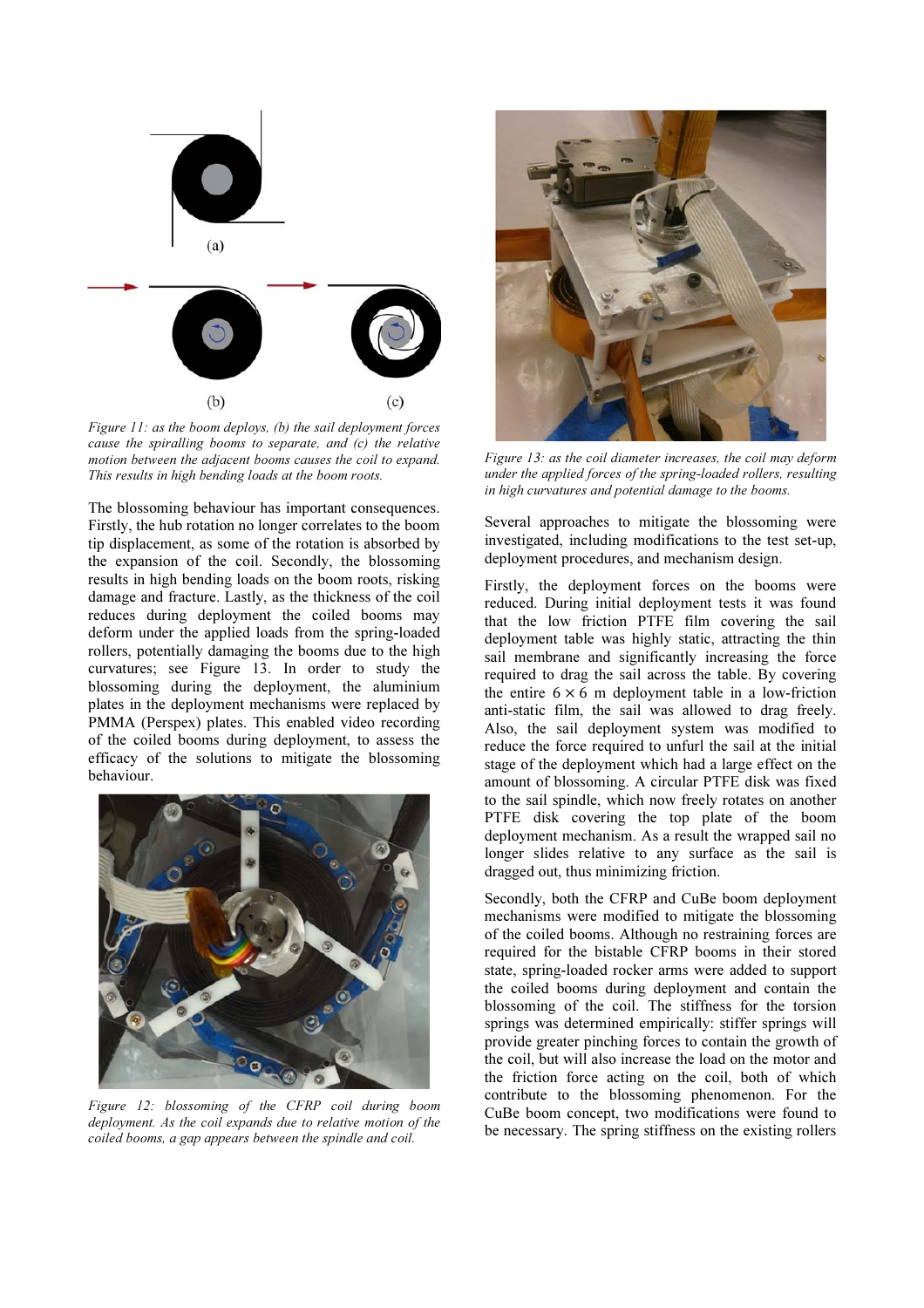was increased and springs with a high pre-tension were selected to further increase the constraining forces. Furthermore, four additional spring-loaded rods were added, increasing the number of support points along the coil circumference. These were necessary to avoid the coils from buckling, and the coiled booms getting trapped between the rollers. The underlying principle for these modifications is the increase in friction force between the adjacent coiled booms, to let the coil rotate as a solid with the hub/spindle. Alternatively, the friction coefficient of the boom materials could be increased, but that was not found to be feasible with the present boom designs.



*Figure 14: the CFRP and CuBe boom deployment mechanisms were modified to mitigate the blossoming of the coil. For the (a) CFRP deployer the new spring-loaded rollers constrained the growth of the coil. In the (b) CuBe deployment mechanism the spring force was increased and four additional rollers were introduced to prevent buckling of the coils between the support points.* 

Lastly, the deployment procedure was modified. It was found that briefly retracting the booms partway through deployment would tighten the coil and mitigated further blossoming problems.

## 3.3 Sail Deployment

After the CuBe and CFRP boom deployment

mechanisms had been successfully demonstrated, a series of full-scale  $5 \times 5m$  sail deployment tests was carried out.

A prerequisite for the successful testing of large gossamer structures is the development of suitable gravity compensation methods. The slender booms of the Gossamer Deorbiter cannot carry their own weight under gravity conditions, and must therefore be supported along their length during deployment. However, the addition of support points will affect the axial buckling load of the booms, and thus the ability of the booms to fully deploy the sail. A further complication is the fact that the angle at which the booms exit the deployment mechanism will vary, due to the reducing diameter of the coil and the fixed corner rollers in the mechanism.

After investigating several solutions, the gravity offloading system used for the full-scale functional deployment tests consists of a cross-shaped gantry above the deployment table. The booms are suspended at their tip and midpoint, from small carriages running along the aluminium profiles of the gantry. The sail deployment mechanism is set up to spin freely on a PTFE disk during the sail deployment, thereby automatically adjusting its orientation to align the deploying booms with the gantry. Furthermore, the entire deployment table was covered in a low friction anti-static film (trade name Sentrex) to minimize the effect of the sail dragging over the table. Nevertheless, the gravity compensation system affects the sail deployment: as a result of the additional loads on the booms, buckling was seen to occur before the sail was fully deployed.

For the CFRP boom deployment system the  $5 \times 5$  m sail deployment was successful, and an illustrative deployment sequence is shown in Figure 15. No manual intervention is required, aside from pausing the boom deployment halfway to attach the midpoint supports. The CuBe booms consistently buckled before reaching their fully deployed length, but sail deployments up to  $4 \times 4$  m were reliably achieved.

In order to assess the ability of the booms to withstand the sail deployment and other operational loads, boom buckling tests were performed. In these tests individual booms were suspended using helium-filled balloons, before applying an axial load. It was found that the buckling load of the CuBe booms is approximately half that for the CFRP booms. One contributing factor was the initial curvature of the CuBe booms after deployment, which significantly lowers their buckling load. Possible explanations are creep of the Kapton sheath due to prolonged storage, as well as friction between the tape springs and the sheath. Nonetheless, it was found that both the CFRP and CuBe could carry the expected sail deployment, tensioning and further operational loads.